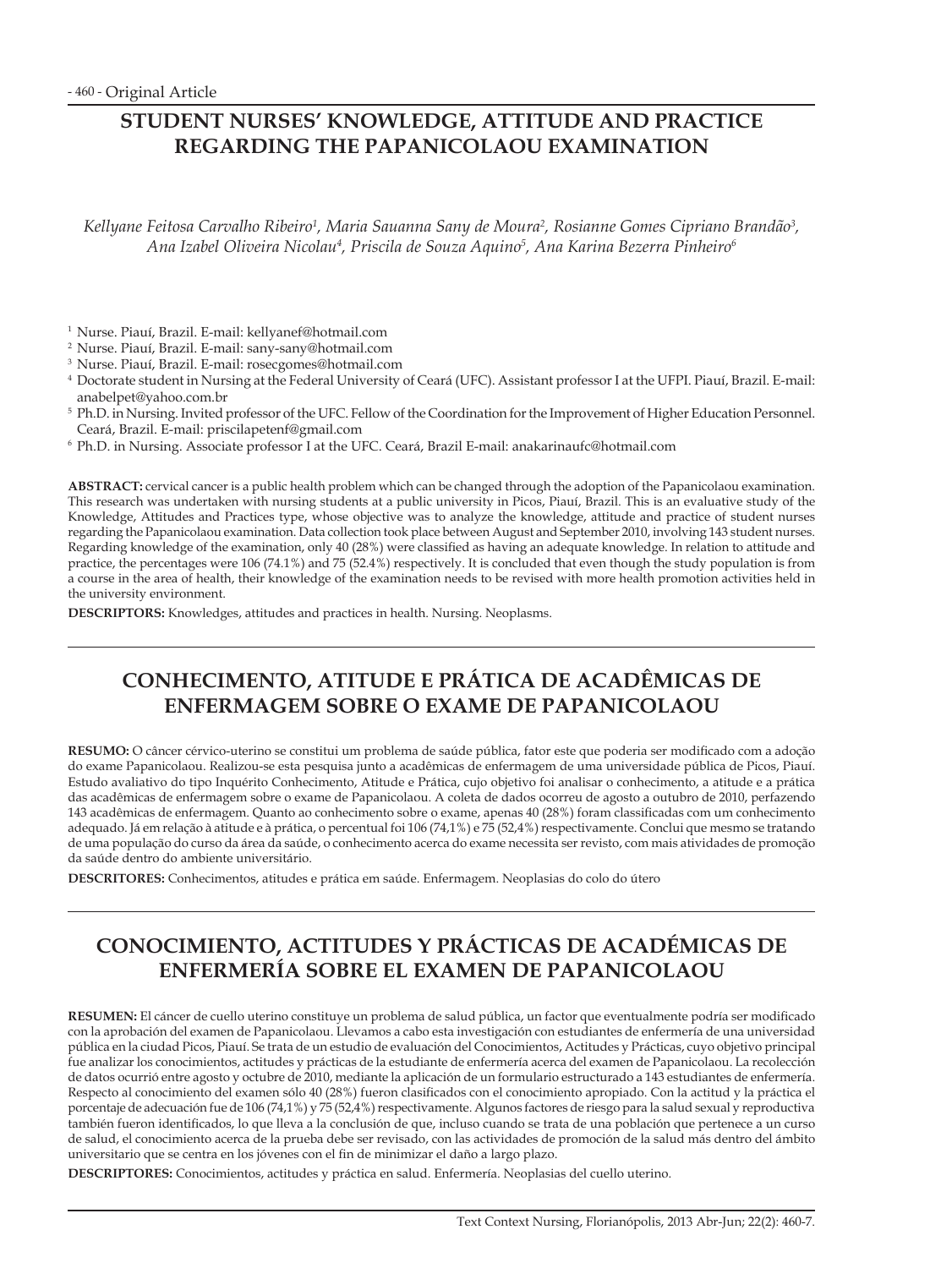#### **INTRODUCTION**

Cervical and uterine cancer is a serious public health problem, with high rates of morbi-mortality, principally in developing countries, affecting women in their reproductive prime.1 This situation can be mitigated with health education for this population, helping it to acquire preventative habits.

In Brazil, it is estimated that cervical cancer is the third-most frequent cancer in the female population, representing 10% of all malignant tumors, only exceeded by non-melanomous skin cancer and breast cancer, and classified as the fourth-most common cause of death by cancer in women. For 2012, 17,540 new cases were expected, with a risk estimated at 17 cases per 100,000 women.<sup>1</sup> Piauí, for example, has a rate estimated at 21.98 cases per 100,000 women, which is above the national average. With the exception of non-melanomous skin cancer, this tumor has the greatest potential for prevention and cure when diagnosed early.2

This neoplasm's development is related to infection with Human Papillomavirus (HPV), this being one of the main risk factors. The presence of this virus is found in 95% of cases, although there are innumerable types of virus with low potential for the development of cancer or its precursor lesions. Early coitarche, multiplicity of sexual partners, smoking, low socio-economic or educational level, depressed immunological status, multiparity and prolonged use of oral contraceptives are configured as catalyzing factors for the development of cervical cancer.3

In Brazil, the principal strategy used for the early detection of this neoplasm is the Papanicolaou examination, or colpocytological examination. Considered cheap and practical, this examination consists of the collection of material from the uterine cervix, from where samples are taken of the ectocervix and the endocervix. The best strategy for reducing the incidence and mortality of cervical cancer is organized tracking.<sup>2-3</sup>

In spite of its proven importance for women's health and the efforts made to transform gynecological examinations into educational experiences, it is observed that many women seem not to consider this a routine procedure. An unawareness of the benefits of this practice may frequently be observed among women, which leads them to put off visiting the health service for this purpose. This fact is more worrying when it concerns health professionals – or students who should have this

knowledge at an appropriate level, and improve it constantly, in the face of the changes which occur daily, providing their patients-clients with greater safety in diagnosis and treatment.

In relation to the above, this study aimed to analyze the knowledge, attitudes and practices of student nurses at a public university in the city of Picos in the State of Piauí, in relation to undertaking this gynecological examination. It was decided to undertake the present study based on the fact that in the future this population will work in the health services, performing strategic roles guiding the female population concerning the importance of carrying out this examination periodically.

#### **METHOD**

This is an evaluative study of the Knowledge, Attitudes and Practice Questionnaire (KAP) type, cross-sectional and with a quantitative approach. KAP questionnaires belong to a category of evaluative studies called formative assessment, that is, beyond simply obtaining data on a specified populational group, they identify possible paths for a future, more efficacious, intervention.<sup>4</sup>

 The study was undertaken with students from the nursing course at a public university in the city of Picos, in the State of Piauí. The university has 357 students fully enrolled on the course, of whom 249 (69.7%) are female.

Sample calculations were carried out for finite populations, and the sample was stratified for all the semesters. From the  $1<sup>st</sup>$  semester, 23 students were selected, from the 2<sup>nd</sup> 22, from the  $3<sup>rd</sup>$  20, from the 4<sup>th</sup> 18, from the 5<sup>th</sup> 20, from the 6<sup>th</sup> 18, from the  $7<sup>th</sup>$  19 and from the  $8<sup>th</sup>$  12. The students were chosen randomly, from a table with random numbers, and were numbered according to their number in the class register.

The inclusion criteria established were: to be aged over 18 and to be present on the day of data collection. In this way, the sample was made up of 152 women, based on a population size (n) of 249 students. However, five of the students chosen were not available at the time of data collection and four declined to participate in the research, reducing the number to 143.

Structured forms were used for data collection, with questions prepared on the issue addressed. The data was collected between September and October 2010 in the classroom, after the teacher's due consent. The filled-out questionnaires were collected immediately and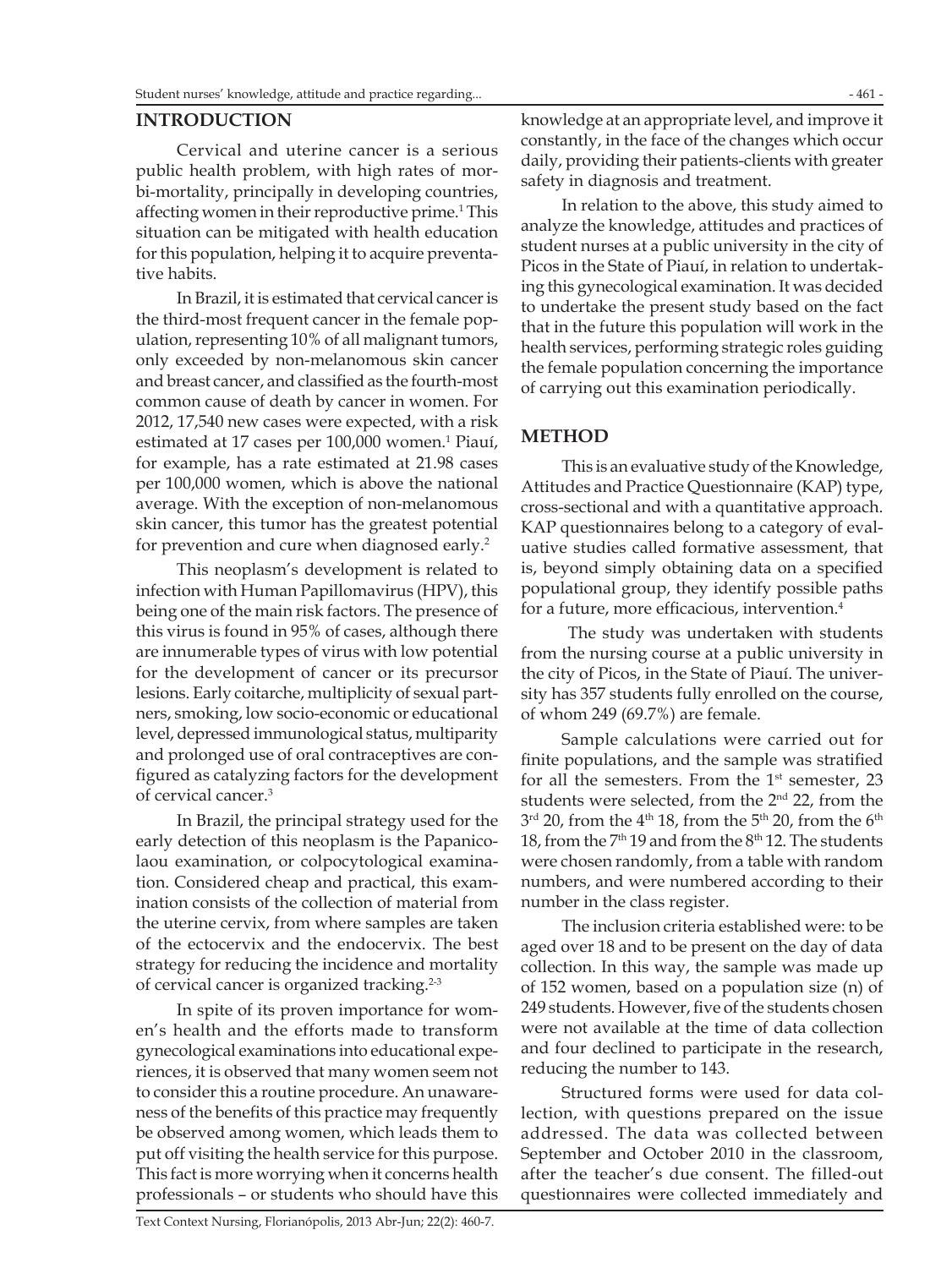placed in envelopes, ensuring the confidentiality of identities.

It was decided to apply the KAP questionnaire, which evaluates in a dynamic way the knowledge which the population has on a given topic, its attitude to the issue addressed, and its practices considering the approach.

The KAP model used in a separate study<sup>5</sup> was adapted for the present research, and the following definitions were defined for the adequacy or not of the variables observed:

a) Knowledge

Adequate: the woman had already heard of the examination, knew that its purpose was to detect cervical cancer, and in addition to this could confidently state two care actions necessary before having the examination.

Inadequate: when the woman, in spite of having heard of the exam, did not know that its purpose was to detect cervical cancer, in addition to not being able to state any care actions necessary prior to having the examination. In addition to this it also included women who had never heard of the examination.

b) Attitude

Adequate: when the woman responded concomitantly that the examination was necessary for the early detection of cervical cancer (CC) and that it is a routine examination.

Inadequate: when the woman responded that undertaking the examination was necessary for prevention of STDs, that undertaking it was not very necessary or was even un-necessary.

c) Practice

Adequate: when the woman had had the examination within the last three years and had arranged an appointment for discussion of the results.

Inadequate: when the woman had had the examination in the last three years, but had not returned for discussion of the results, when the examination had occurred more than three years previously, even if she had arranged an appointment for discussion of the results, when in addition to the examination having occurred more than three years previously she had not returned for evaluation of the results; or when the woman had never had the examination.

The data found was worked on with Microsoft Excel and analyzed using the statistical program SPSS (Statistical Package for Social Sciences) version 17.0. Absolute and relative frequencies were presented in illustrative tables.

The present study is in accordance with Resolution 196/96 of the National Health Council, which emphasizes the ethicality of research involving human beings. The research project was approved by the Federal University of Piauí's Research Ethics Committee, under protocol n. 0178.0.045.000-10. It should be noted that the students' authorization for participation in the research was formalized through signature of the Terms of Free and Informed Consent, after they had been informed of the study's objectives.

## **RESULTS AND DISCUSSION**

In this approach, factors were investigated which could influence the knowledge, attitude and practice regarding the Papanicolaou examination among student nurses. The socio-demographic data is presented in table 1.

**Table 1 - Distribution of student nurses' personal and socio-economic data. Picos-Piauí, Sep-Oct 2010** 

| Personal and socio-economic data           | n                | %    |
|--------------------------------------------|------------------|------|
| $(n=143)$                                  |                  |      |
| Age range (in years)                       |                  |      |
| Up to 19                                   | 48               | 33.6 |
| $20 - 22$                                  | 69               | 48.3 |
| $23 - 25$                                  | 15               | 10.5 |
| Over <sub>25</sub>                         | 11               | 7.6  |
| <b>Point in course</b>                     |                  |      |
| Up to 1 year                               | 42               | 29.3 |
| Over 1 year – 2 years                      | 39               | 27.3 |
| Over 2 years $-3$ years                    | 32               | 22.4 |
| Over $3$ years $-4$ years                  | 30               | 21.0 |
| Mother's level of schooling                |                  |      |
| Junior High incomplete                     | 20               | 14.0 |
| Junior High complete                       | 13 <sup>13</sup> | 9.1  |
| Senior High incomplete                     | 10               | 7.0  |
| Senior High complete                       | 36               | 25.2 |
| Higher education incomplete                | 10               | 7.0  |
| Higher education complete                  | 54               | 37.8 |
| <b>Family income*</b>                      |                  |      |
| Between $\frac{1}{2}$ and 1 minimum salary | 10               | 5.6  |
| Between 1 and 3 minimum salaries           | 37               | 16.1 |
| Over 3 minimum salaries                    | 55               | 78.3 |
| <b>Marital status</b>                      |                  |      |
| Single                                     | 132              | 92.3 |
| Married                                    | 10               | 7.0  |
| Stable relationship                        | 1                | 0.7  |

\* Minimum monthly salary at time of writing = R\$ 510.00.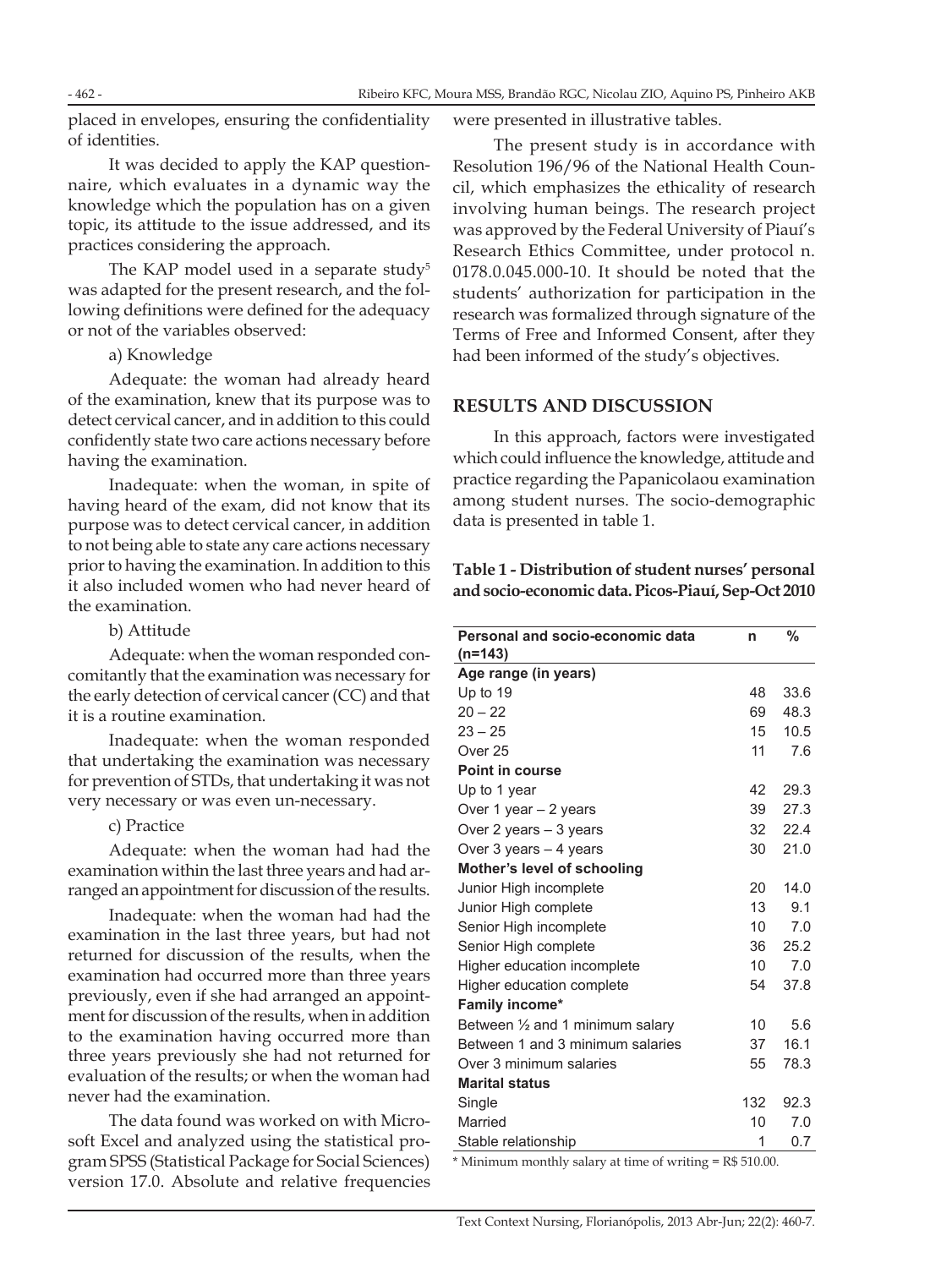As shown in table 1, the students' age range varied between adolescents of 18 or 19 years, to adult women aged over 25 years old, with the most frequent age range being 20 to 22 years, with 69 persons (48.3%), there being an average age of 21.

The majority of the students researched were in the initial years of the course, such that 42 (29.3%) had not yet finished their first year at university and 39 (27.3%) had not yet finished their second. The research was proportional in the choice of its participants, such that the initial semesters generally had a higher number of students compared to the 'veteran' ones. One study has emphasized that young people seek the help of the health services more, a fact which favors health promotion and the prevention of illness.<sup>6</sup>

Regarding the mother's level of schooling, 54 (37.8%) stated that their mothers had completed higher education. This factor increases the probability of this population entering higher education. One can perceive in the everyday that parents with more years of formal education inspire their children to seek knowledge and to be as informed as possible.

Regarding monthly family income, a little over half of the participants – 55 (78.3%) – responded to the question stating that they had an income over three minimum salaries. The average monthly income was R\$ 2,075.00, varying from R\$ 450.00 to R\$ 8,000.00.

In relation to their marital status, the predominance of single women is predictable, as the group is made up of young women, who due to academic activities and a desire for professional advancement often postpone marriage.

**Table 2 - Adequacy of knowledge and principal source of information on the Papanicolaou examination of student nurses from Picos, Piauí, Sep-Oct 2010** 

| Knowledge (n=143)                        | n  | %    |
|------------------------------------------|----|------|
| Adequate                                 | 40 | 28   |
| Source of information (n=97)             |    |      |
| Health professional                      | 16 | 11.2 |
| Family and friends                       | 8  | 5.6  |
| University, teachers, books              | 46 | 32.2 |
| Internet, television, media              | 17 | 11.9 |
| Association of two variables among those | 10 | 6.9  |
| mentioned                                |    |      |
|                                          |    |      |

In this approach, the student nurses' knowledge about the examination for the early detection

Text Context Nursing, Florianópolis, 2013 Abr-Jun; 22(2): 460-7.

of uterine neoplasms was investigated, along with their attitudes and practices regarding this examination.

As shown, only 40 (28%) students had adequate knowledge. This fact may be attributed, among other factors, to the majority of them being from the early periods of the course – more than half of them, that is, 81 (56.6%) had not completed the second year. When asked about their reasons for having the examination, 88 (61.5%) indicated reasons which were not consistent with the examination's purpose. It stands out that when asked to give two pre-examination care actions, 54 (25.8%) could not give any care action, and 18 (12.5%) cited only one.

Studies have shown that students with more years of study have better knowledge about cervical cancer in comparison with students beginning their courses. This aspect is attributed to the former experiencing practices relevant to disciplines administered later in their courses.7

In the research in question, the sources of information prevalent among the students consisted of university, teachers and books, there being 46 (32.2%) responses. One study evaluating the preventive behaviors of nursing students concerning gynecological cancers showed that, of the 64 students interviewed, 58 (90%) made positive points about the course increasing their knowledge, stating that it is characterized by providing scientific bases which have the effect of increasing information and knowledge.<sup>8</sup>

Seeking to assess the adequacy of the knowledge which the student nurses had on the preventive examination for uterine neoplasms, the students were asked to indicate the reason for undertaking the said exam, as well as two care actions which it is necessary to take prior to the examination's realization. Tables 3 and 4 show, respectively, the main reasons for having the examination, along with the care actions which should be taken prior to the Papanicolaou examination, as referred to by the research subjects.

148 reasons were raised by the students as responsible for undertaking the Papanicolaou examination. It was observed that the majority of the responses, 60 (40.5%), stated that the reason for the examination is the prevention and early detection of cervical cancer, thus showing that they had adequate knowledge about the real purpose of the examination. A significant proportion, however, 28 (18.9%), indicated the detection of STD/AIDS as the reason. One may also observe that 19 un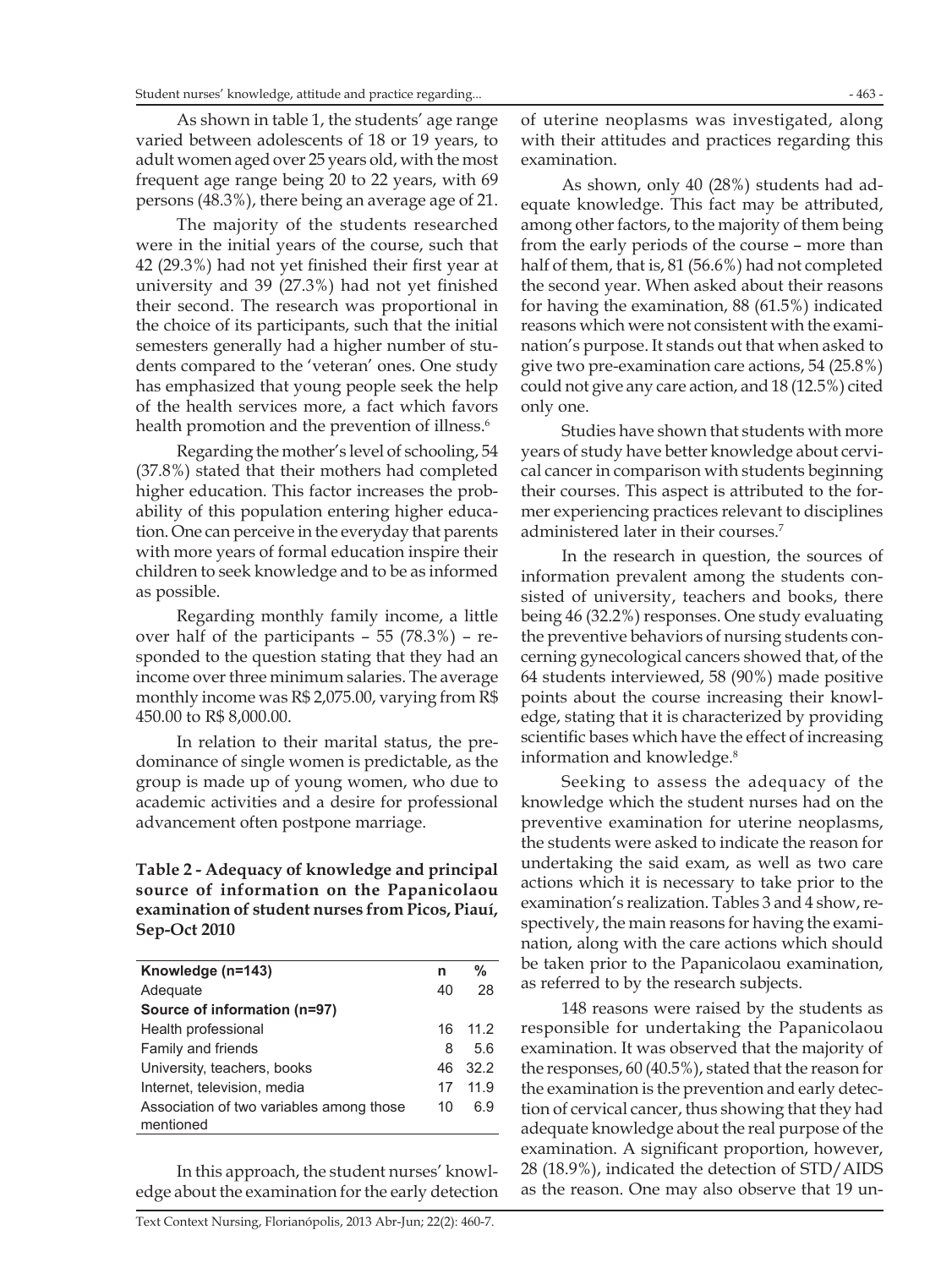dergraduates (12.8%) state that they do not know what this procedure is for.

**Table 3 - Reasons for having the Papanicolaou examination, in the perception of student nurses. Picos-Piauí, Sep-Oct 2010** 

| Reasons for having the examination<br>$(n=148)^*$ | n  | %    |
|---------------------------------------------------|----|------|
| Prevention and early detection of CC              | 60 | 40.5 |
| Detection of STD/AIDS                             | 28 | 18.9 |
| Analysis of the cervix                            | 11 | 7.4  |
| Prevention of illnesses                           | 11 | 7.4  |
| Don't know                                        | 19 | 12.8 |
| Routine                                           | 10 | 6.7  |
| Presence of infection                             | 5  | 3.3  |
| Inflammation                                      | 2  | 1.3  |
| Menstrual pain                                    | 1  | 0.6  |
| After first sexual relation                       | 1  | 0.6  |
| <b>J</b> T                                        |    |      |

\* Responses to more than one item.

Another study showed that of 250 women researched, a considerable percentage – 22% – related the Papanicolaou examination to the prevention and early detection of STD/AIDS, and, of these, 30 (12%), did not know what the purpose of the examination was. It may be observed, therefore, that an important portion of the population still retains a rather unclear understanding of this examination's real objectives, making it appropriate for the health teams to adopt educational practices which are more consistent with realities, the better to improve the population's knowledge.<sup>9</sup>

Various authors emphasize the importance of health professionals always being alert to the reasons which lead women not to undertake the preventive examination, so as to be able to better guide their intervention actions, increasing compliance with, and coverage of, the same.<sup>10</sup>

When questioned about two care actions to be taken prior to having the examination, a total of 209 responses were obtained, of which 54 (25.8%) could not state what to do. Sexual abstinence for a period of 24 hours was mentioned by 36 (17.2%) and cleaning of the genital area by 34 (16.2%), configuring the two care actions most mentioned by the participants. Among the responses obtained, it stands out that 18 (12.5%) mentioned only one care action.

This data is similar to that of another study carried out, in which, of the 250 women evaluated, 80 (32.6%) cited only one care action, and among the care actions cited most, sexual abstinence, with 167 (66.7%) responses, and the undertaking of intimate cleaning, with 75 (30.1%) responses, stood out.<sup>9</sup>

No one care action is more important than the other. What is important is that the women know there to be various care actions which must be adopted prior to undertaking the procedure, have been informed what these care actions are, and know that for this examination to be efficacious, the care actions must be incorporated. Table 4 shows the adequacy of the attitude and the principal objective for undertaking the above-mentioned examination stated by the student nurses.

 **Table 4 - Adequacy of the attitude and principal objective for undertaking the examination, by the student nurses. Picos-Piauí, Sep-Oct 2010** 

| Attitude (n=143)                                                                                              | n   | ℅    |
|---------------------------------------------------------------------------------------------------------------|-----|------|
| Adequate                                                                                                      | 106 | 74.1 |
| <b>Objectives</b>                                                                                             |     |      |
| It is always necessary for the early                                                                          | 90  | 62.9 |
| detection of uterine neoplasms                                                                                |     |      |
| It is always necessary, as it prevents the                                                                    | 7   | 4.9  |
| appearance of STD                                                                                             |     |      |
| It is always necessary, as it is a routine<br>examination, but I only do it to know if<br>everything is okay. | 15  | 10.5 |
| It's always necessary, but I only do it to                                                                    | 9   | 6.3  |
| know if everything is okay.                                                                                   |     |      |
| I don't have an opinion on this                                                                               | 13  | 9.1  |
| <b>Others</b>                                                                                                 | 9   | 6.3  |

As shown in the present work, 106 (74.1%) students were considered to have an adequate attitude regarding the examination. According to the methodology used, the students who had adequate attitudes were those who said that the examination was necessary for prevention and early diagnosis of uterine neoplasms, as well as those students who answered that it is a necessary examination and that they did it to know if everything was okay, and that it was a routine examination.

It may be observed that many women, in spite of not having adequate knowledge, have appropriate attitudes in relation to this examination, given that it is included as an action which aims for the prevention of morbidities. Authors note that the women seek more information regarding their state of health in an attempt to take care of themselves, seeking to prevent more serious illnesses such as cancer.<sup>11</sup>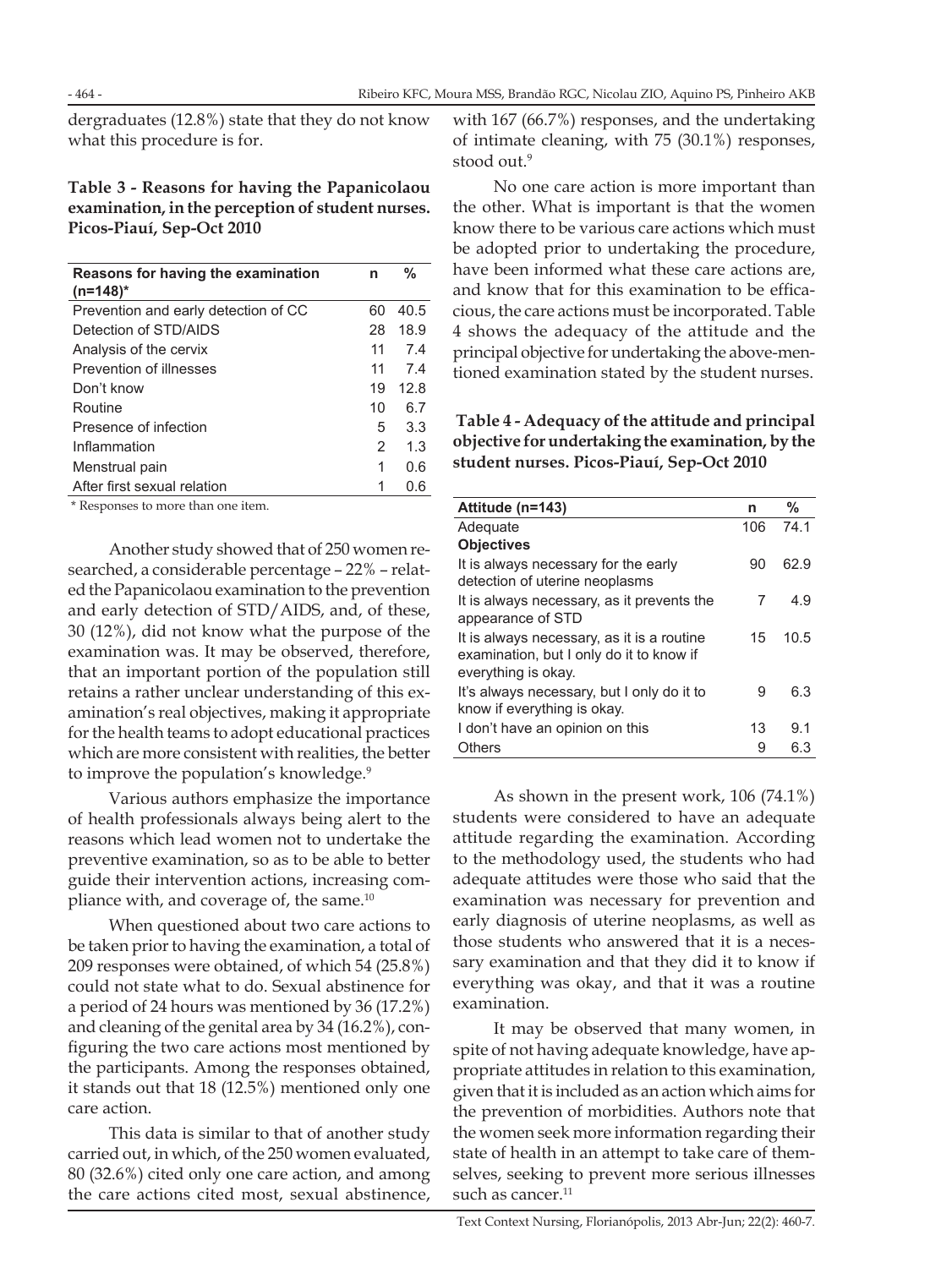The present study shows that in spite of most knowledge being considered inadequate, the future nurses have attitudes which are consistent with what is envisioned.

In relation to the principal objective of having the examination, of the 143 students, 90 (62.9%) alluded to it being a necessary procedure for the early detection of uterine neoplasms. Some, 15 (10.5%), stated that it is necessary because it is a routine examination, but that they do it only to know if everything is okay. A considerable number of students, 13 (9.1%), claimed not to have any opinions about the procedure.

Studies show that, when questioned about the necessity of carrying out the examination, a lot of women always relate it to the prevention and early detection of cervical cancer. One study assessed the knowledge, attitudes and practices relating to the Papanicolaou examination among Argentinean women and showed that the preventive character and the early diagnosis of cancer were the two main reasons leading this public to have the examination.<sup>12</sup>

Table 5 shows the percentage of the students whose practices were considered adequate, and the reasons which they cited for not having the examination.

**Table 5 - Adequacy of practice, and reasons for not having the Papanicolaou examination, according to the student nurses. Picos-Piauí, Sep-Oct 2010** 

| Practice (n=143)                                   | n  | %    |
|----------------------------------------------------|----|------|
| Adequate                                           | 75 | 52.4 |
| <b>Reasons for not having</b><br>examination(n=54) |    |      |
| Lack of concern                                    | 12 | 22.2 |
| Virginity                                          | 19 | 35.1 |
| Embarrassment                                      | 4  | 7.4  |
| Not having been requested to by the<br>doctor      | 5  | 9.2  |
| Not doing gynecological check-ups                  | 4  | 7.4  |
| Not presenting signs or symptoms,                  | 3  | 5.5  |
| hence no perceived need                            |    |      |
| Others                                             |    | 13.2 |

According to table 5, it may be seen that little over half of the students – 75 (52.4%) – had their practices considered as adequate. Studies show that the best adaptation of the practice occurs when the population's knowledge about the issue addressed is based on correct information, leading

Text Context Nursing, Florianópolis, 2013 Abr-Jun; 22(2): 460-7.

to an accurate understanding of its real purpose. One study showed that of 64 students researched, 54 (84.4%) had adequate practices, a value related to the percentage of adequacy of knowledge which the research subjects had.<sup>8</sup>

It should be noted that 135 (94.4%) students stated that they had already heard of the Papanicolaou examination, in spite of the majority, 103 (72%), having their knowledge considered inadequate. One can see that these young people are not totally uninformed.

Another study indicates that the best rates of adequacy in practice of the Papanicolaou examination were observed among women with greater schooling, who consulted their doctor more frequently, who had an active sex life and who used some method of contraception..13 As this is a procedure in which the people receiving the test are intimately exposed, it may be seen that there is still resistance from a considerable portion of the women who receive the examination.

Health professionals must be duly trained to undertake this examination, developing and carrying out individualized assistance with satisfactory interaction. The therapeutic relationship leads to the construction of a link of confidence between the parties involved.14

Women give a great many reasons for not having the examination. A total of 54 responses was received to this question, in which the majority of the students, 19 (35.1%), alleged virginity as the reason. Lack of concern was another factor much addressed by the students, 12 (22.2%). A variety of motives were allocated to the category 'others', such as: lack of confidence in the health professional, 1(0.5%), lack of time, 2(3.7%), not knowing about the examination, 1 (0.5%), not seeing the need for the examination, 1 (0.5%); two students (3.7%) stated that they could not explain the reasons which led them not to have the examination.

The new Brazilian guidelines for tracking Cervical Cancer (CC) recommend that cytopathology collections should be started at 25 years of age, for women who have already started sexual activity. The examinations should continue until the women are aged 64 and should be interrupted when, after this age, the women have had at least two consecutive negative examinations in the last five years.<sup>3</sup> This shows that the young women who indicated virginity as a reason have adequate practice, even when their responses in relation to the undertaking of the examination were negative. The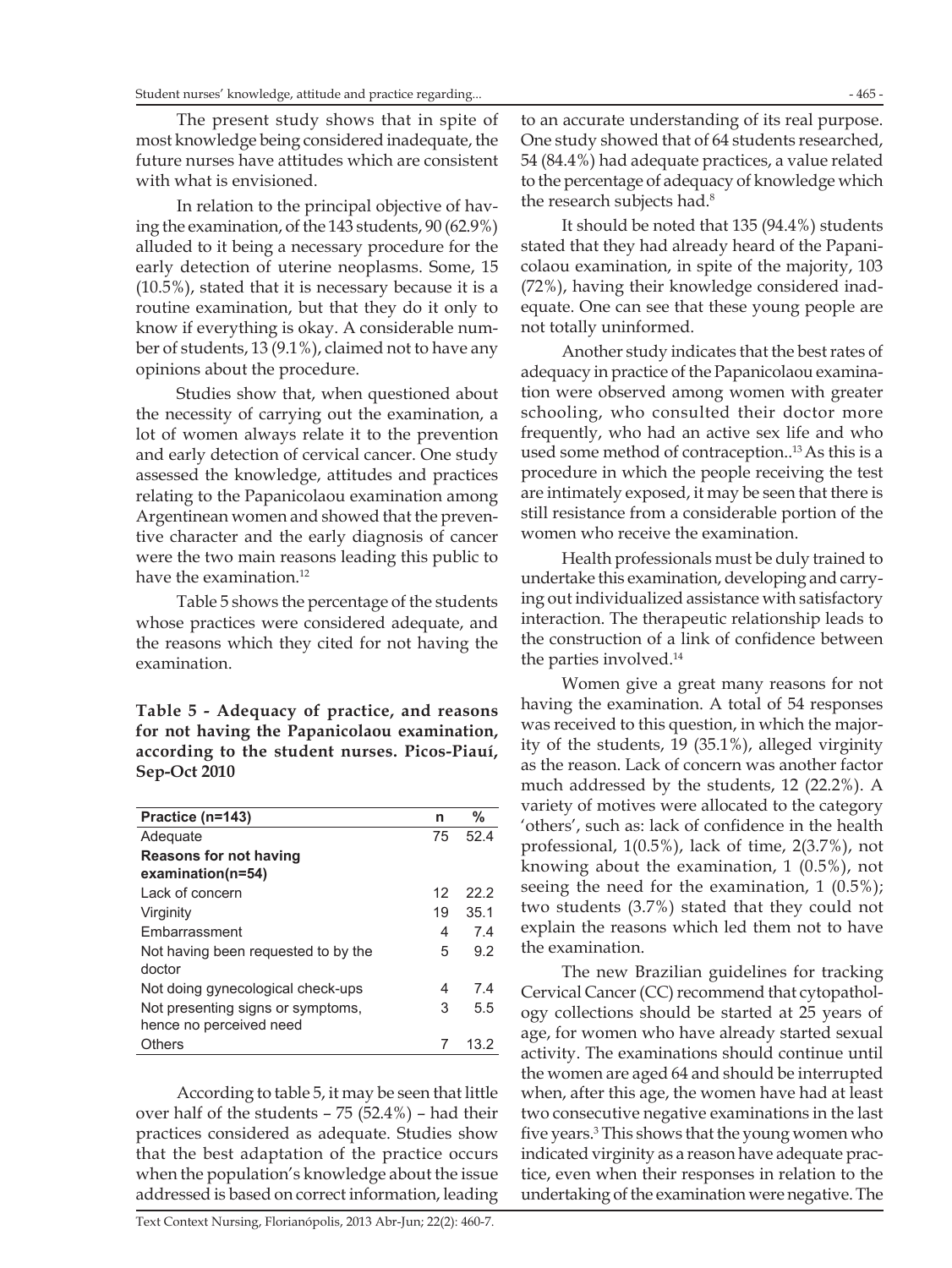women aged below 25 and who had not initiated sexual activities were considered to have adequate practices, even when they did not provide a reason for not undertaking the examination, perhaps because of unawareness of the information.

Lack of concern was a reason referred to by 12 (22.2%) students. This question calls attention by the fact that this population is demonstrating negligence with their health. In one study developed and carried out with lecturers from the Federal University of Sergipe, in which the predominant level of education was Master's or Doctorate, of the 87 interviewees, five (5.7%) stated that they had not had the examination, alleging lack of concern, lack of time, good health and discomfort.15

Embarrassment is a feeling much mentioned by the women who do not have the Papanicolaou examination, and may be exacerbated when the health professional who performs the examination is male.<sup>16</sup>

Some students – four (7.4%) – reported not receiving gynecological check-ups. In spite of these young women supposedly not having initiated sexual activities, the attendance of gynecological check-ups is a habit which all women should acquire after the menarche, as it is a preventive practice against certain harms which can appear in this new stage of life.

As a limitation of this study, one can note the fact that only undergraduate student nurses were approached, thus indicating the need for further, wider, research projects concerning the issue in question, encompassing students and even the teaching staff from a variety of university courses.

### **CONCLUSIONS**

Based on the objectives proposed at the beginning of the research, the results led us to assert that the student nurses, in spite of having heard about the examination for the early detection of uterine neoplasms, have inadequate knowledge about its real purpose, as well as how one should proceed prior to receiving the examination.

It stands out that the majority of the students did not have adequate knowledge, and that the percentage of adequacy of the attitude and practice showed that this public had only basic notions of the topic addressed.

One can, therefore, see the need for the development of studies proposing to develop and carry out interventions in this context, increasing this public's knowledge, such that they may increasingly seek actions directed at the prevention of cervical cancer, and the promotion of sexual and reproductive health.

These students, as future health professionals, in addition to the concern with self-care, have a role of supreme importance regarding the improvement of their knowledge so as to provide quality care in women's health, thus lowering the currently-existing rates of morbi-mortality due to cervical cancer.

## **REFERENCES**

- 1. Instituto Nacional do Câncer (INCA). Estimativa 2012: incidência de câncer no Brasil. Rio de Janeiro (RJ): INCA; 2011.
- 2. Instituto Nacional do Câncer (INCA). Programa Nacional de Controle do Câncer do Colo do Útero. Rio de Janeiro (RJ): INCA; 2011.
- 3. Instituto Nacional do Câncer (INCA). Diretrizes brasileiras para o rastreamento do câncer do colo do útero. Rio de Janeiro (RJ): INCA; 2011.
- 4. Ministério da Educação (BR), Instituto Nacional do Desenvolvimento da Educação. Manual do aplicador do estudo CAP. Brasília (DF): ME; 2002.
- 5. Brenna SMF, Hard E, Zeferino, LC, Namura I. Conhecimento, atitude e prática do exame de Papanicolaou em mulheres com câncer de colo uterino. Cad Saúde Pública. 2001 Jul-Ago; 17(4):909-14.
- 6. Bezerra SJS. Fatores de risco para câncer de colo e lesões cervicais por papilomavírus humano [dissertação]. Fortaleza (CE): Universidade Federal do Ceará. Programa de Pós-Graduação em Enfermagem; 2007.
- 7. Beghini AB, Salimena AMO, Melo MCSC, Souza IEO. Adesão das acadêmicas de enfermagem à prevenção do câncer ginecológico: da teoria à prática. Texto Contexto Enferm. 2006 Out-Dez; 15(4):44-63.
- 8. Goldman RE, Lacava RMVB, Ménés APB, Katayama A. O comportamento preventivo das acadêmicas de enfermagem sobre o câncer ginecológico. Saúde Coletiva. 2010 Fev; 7(39):87-91.
- 9. Vasconcelos CTM. Efeitos de uma intervenção educativa na adesão das mulheres à consulta de retorno para receber o exame Papanicolaou [dissertação]. Fortaleza (CE): Universidade Federal do Ceará. Programa de Pós-Graduação em Enfermagem; 2008.
- 10. Ferreira MLM, Oliveira C. Conhecimento e significado para funcionárias de indústrias têxteis sobre prevenção do câncer do colo-uterino e detecção precoce do câncer de mama. Rev Bras Cancerol. 2006 Jan-Mar; 5(1):5-15.